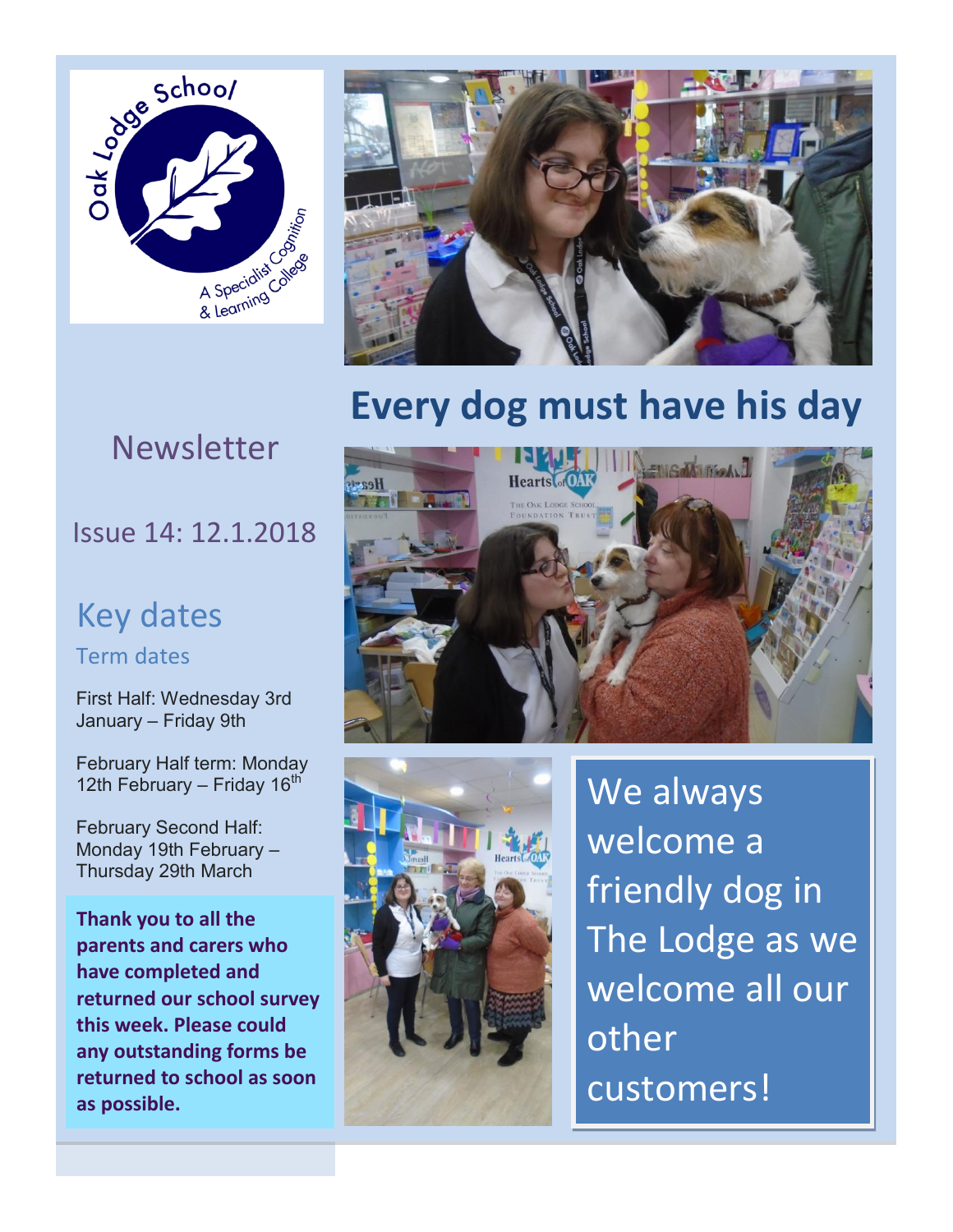The Science Museum Outreach team came to Oak Lodge on Tuesday. They performed two shows in the hall and ran two workshops in the science room. During one of the shows Sarah-Jane made some huge bubbles and managed to get Miss Pierce inside one!

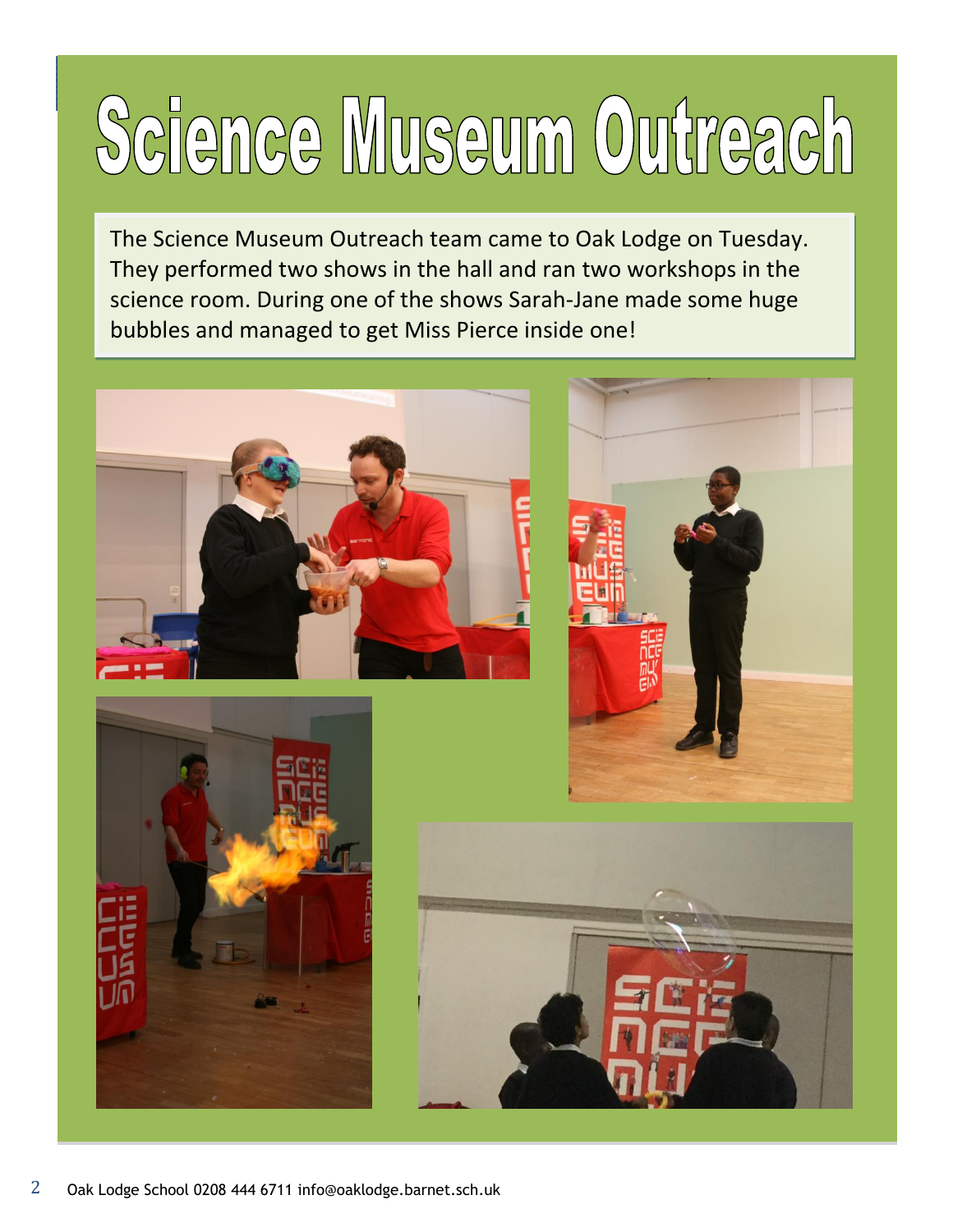